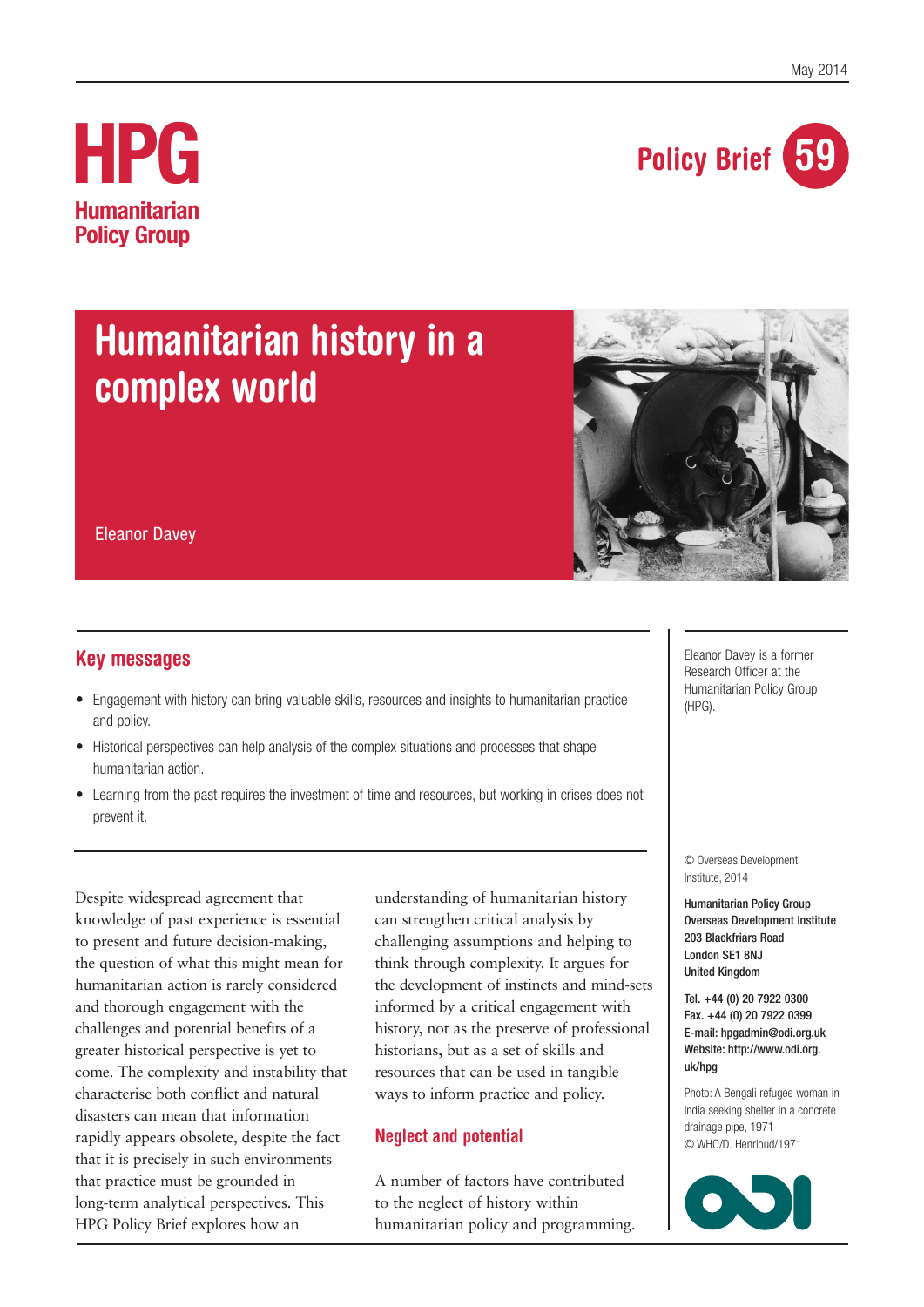They largely derive from an image of humanitarian action as a field in which decision-making is urgent and resources are scarce. The very nature of the work being done, as Hugo Slim has highlighted, is at the heart of this tendency: 'The world of emergencies is fast-moving and tends to focus on the "here and now" of rapidly changing events. Under such circumstances, historical reflection is seldom the first concern of relief workers'.1 Such lack of a historical perspective is accompanied by inadequate analysis of the contemporary political contexts in which humanitarian agencies work. This arguably reflects the privileging of international technical expertise over local mobilisation and priorities, with exogenous 'solutions' meeting endogenous 'challenges' and 'needs'. This tendency has faced criticism, but has not yet been dealt with. In the meantime, historical material should make up part of political economy and social analysis. This could mean taking account of the history of a given place and the people who live there, as well as the narrower history of relevant relief and protection operations.

The high turnover of humanitarian personnel is another key factor in the neglect of historical knowledge, as well as the weakness of institutional memory in the sector. New personnel are not necessarily provided with background on previous programmes, nor is the rationale for decision-making always explained. Research and report writing can understandably seem less important than work viewed as saving lives. Record-keeping is often partial and sometimes outright negligent, and what records that exist are not necessarily accessible, easily usable or built into retrospective reflection. Improved knowledge management, including consultation of previous experience – whether in archives or, as is often the case, in the experience accumulated by key individuals including national staff – may provide useful data and help to minimise repetition and duplication.

Just as there are reasons for the neglect of history, there is significant anecdotal support for the idea of using historical analysis to shape more effective responses. The role of history as part of context analysis has already been mentioned. Engagement with the past can also challenge the idea that there are no alternatives to particular practices or concepts by drawing out the conditions under which these practices and concepts emerged. This should not be taken to imply that most

analyses of humanitarian action are complacent. Many critiques of the sector are, however, based on a shortterm view. As Michael Barnett highlights, 'Although there is a growing line of commentaries of humanitarianism that are sensitive to its paradoxes and dilemmas, because they limit themselves to contemporary events they fail to appreciate fully how these tensions have been present from the beginning'.2 Historical analysis can contribute not only by demonstrating that these tensions (and strategies to mitigate them) are long-standing, but also by bringing original insights to debates conducted in a 'perpetual present'.

#### **Competing narratives**

Understanding reasons for the neglect of history in humanitarian action, and identifying potential uses along the lines of those proposed, is an important first step. However, history is not a single story. To understand the potential connections between humanitarian history, policy and practice, we must learn to interpret the competing narratives that make up 'the past': we tell different stories for various reasons, and these stories also change for various reasons. A historical perspective can highlight these competing narratives and why they arise, so that we can learn not only from these narratives, but also from the way they have changed.

With this in mind, the idea of historical neglect on the part of the humanitarian system must be qualified. On the one hand, poor memory is not always an accident. Work by the Humanitarian Policy Group (HPG) on negotiations with armed groups, for example, has identified a 'functional amnesia' discouraging recognition of the dilemmas and compromises inherent in such negotiations.3 Stepping away from history can marginalise certain issues (in this case, past experiences of working in an 'unprincipled' manner), thereby easing the way for other explanations or agendas, even if this means sacrificing analysis that may be useful. On the other hand, history is present – though not always explicitly so – in humanitarian debates in a number of ways, but often simplified, used for the purpose of fostering identity rather than analysis or focused on the recent past.

<sup>2</sup> Michael Barnett, *Empire of Humanity: A History of Humanitarianism* (Ithaca, NY: Cornell University Press, 2011), p. 8.

<sup>3</sup> Ashley Jackson and Eleanor Davey, *From the Spanish Civil War to Afghanistan: Historical and Contemporary Reflections on Humanitarian Engagement with Non-State Armed Groups* (London: ODI, 2014).

<sup>1</sup> Hugo Slim, 'Editorial', *Disasters*, vol. 18, no. 3, 1994, p. 189.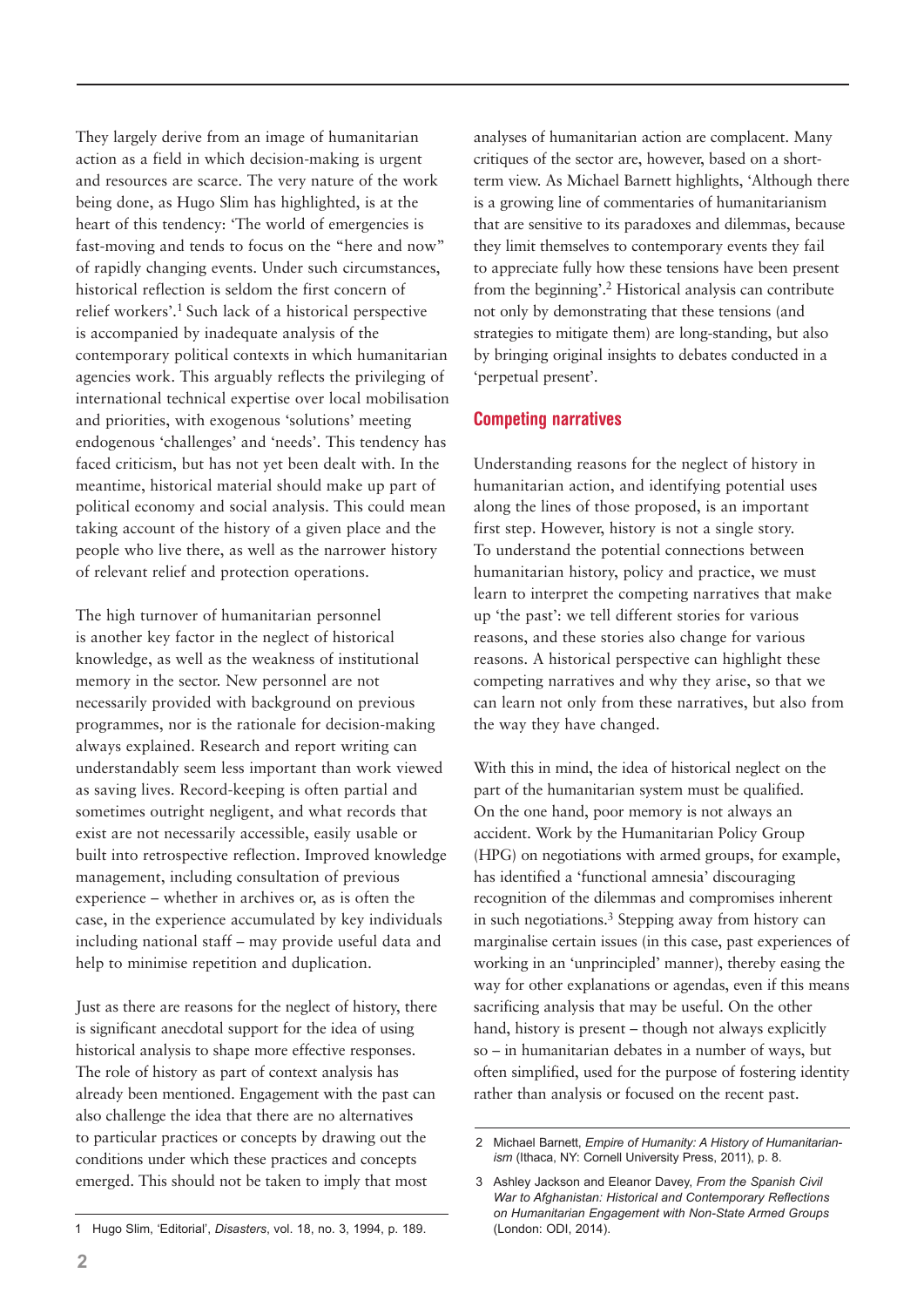The role of historical narratives in identity-building or for other political purposes is from a certain point of view legitimate, and in any case unavoidable. The brief histories provided on websites and captured in grey literature play this role. Numerous biographies of non-governmental organisations and UN agencies, despite their more comprehensive approach, often contribute to a similar cause. Inevitably, foundational narratives emphasise a particular vision. This text from the World Food Programme (WFP) website is typical: 'Scheduled to go into operation in 1963 as a three-year experimental programme, WFP was up and running before it could walk. An earthquake hit Iran in September 1962, followed by a hurricane in Thailand in October; meanwhile, newly independent Algeria was resettling 5 million refugees: food was urgently needed, WFP supplied it, and it has never stopped since then'.

The narrative of emergency response and logistical 'solutions' reflects and serves WFP's position as a leading humanitarian agency. But it elides a significant part of the organisation's experience and the factors that have shaped its growth. In reality, emergency work in WFP's first three years encountered significant difficulties, and as a result the majority of its work for the next three decades was in development projects.4 It was only in the 1990s that this model decisively changed. Shortterm frameworks can thus distort understandings of evolutionary processes and the situations and patterns that result from them. They might serve the purposes of communications, but not analysis or planning. The historical foreshortening represented by statements such as 'since 9/11' or 'since the end of the Cold War' limits perceptions of the influences on humanitarian action and helps to entrench received truths.

The effect of this can be seen in the widespread view of 'humanitarian space', often conflated with agency space, as under threat due to post-9/11 geopolitical pressures. In contrast, a historical perspective suggests that 'most of the problems that are commonly attributed to "shrinking" humanitarian space are, in fact, the types of problems that inevitably result from humanitarian actors' attempts to involve themselves directly in large-scale assistance or protection efforts in the midst of conflicts'.5 That is, they are not

unprecedented expressions of hostility or manipulation, but instead correspond to changes in scale and ways of working. Associated claims that aid worker insecurity has increased in the last two decades have also come under scrutiny, with researchers emphasising that 'there is an urgent need to avoid a-historicity, presuming that deliberate targeting of relief workers began in the post-Cold War period, and to engage the problem in proactive and analytical rather than catastrophic terms'.6 Such analysis can challenge received truths and provide a resource for those seeking to understand trends and shape responses.

At the same time, it is important to recognise that interpretations of history are themselves evolving and contested. Accounts of the war of 1967–70, when Biafra sought to break away from Nigeria, demonstrate this point. Interpretations of humanitarian action in Biafra range from an emphasis on the impressive operational capacity of NGOs in the face of mass suffering to accusations that the humanitarian campaign exacerbated suffering by prolonging the conflict. Biafra is also part of the creation story of both Concern Worldwide and Médecins Sans Frontières (MSF), but this association has at times sidelined the experience of other aid organisations, not to mention Nigerian (including Biafran) perspectives on the relief effort. Despite the widely recognised significance of the conflict in the history of humanitarian action, detailed research on aid in Biafra remains in short supply. For other episodes the process of historical examination has been even slower.

Finally, in a situation where diverse cultures are both shaping and contesting practices and norms, recognising that humanitarianism has a history beyond the Western narrative is fundamental. In moving away from a Western-centric focus, we are not merely showing interest in or learning about the contexts in which humanitarians work, but also gaining a fuller understanding of how the current situation evolved, how it may be viewed by different parties and where it may be heading. As Pichamon Yeophantong argues in relation to concepts of humanitarianism in East and Southeast Asia, 'traditions of charitable giving and social obligation, grounded in human empathy for the suffering of others, have deep roots in most Asian

<sup>4</sup> D. John Shaw, *The World's Largest Humanitarian Agency: The Transformation of the UN World Food Programme and of Food Aid* (London: Palgrave Macmillan, 2011).

<sup>5</sup> Sarah Collinson and Samir Elhawary, *Humanitarian Space: A Review of Trends and Issues* (London: ODI, 2012), p. 9.

<sup>6</sup> Arnaud Dandoy and Marc-Antoine Pérouse de Montclos, 'Humanitarian Workers in Peril? Deconstructing the Myth of the New and Growing Threat to Humanitarian Workers', *Global Crime*, vol. 14, no. 4, 2013, p. 353.